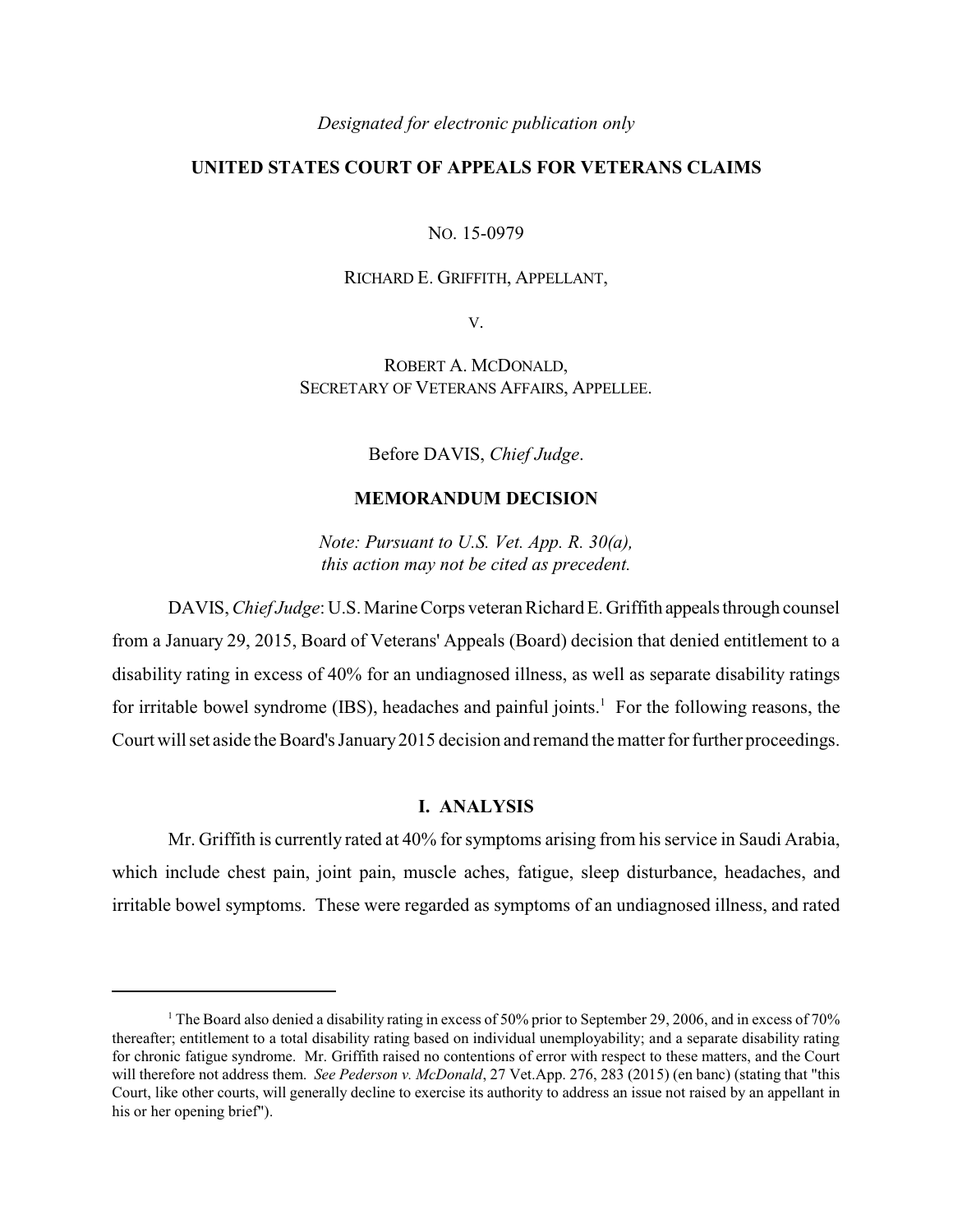by analogy to fibromyalgia. *See* 38 C.F.R. § 4.71a, Diagnostic Code (DC) 5025 (2016) (providing for a maximum disability rating of 40%).

Mr. Griffith argues before the Court that the Board erred in denying him separate disability ratings for IBS and headaches under 38 C.F.R. § 4.114, DC 7319 and 38 C.F.R. § 4.124a, DC 8100 respectively, and in failing to consider separate ratings for each painful joint under 38 C.F.R. § 4.59. He asserts that the Board's statement of reasons or bases is insufficient, and he also takes issue with the Board's exclusive reliance on a 2012 VA examination report, asserting that the VA examiner did not appropriately assess diagnostic criteria against the facts in his medical history.

The Board is required to support its decision with a written statement of the reasons or bases that is understandable by the claimant and facilitates review by this Court. *See* 38 U.S.C. § 7104(d)(1); *Allday v. Brown*, 7 Vet.App. 517, 527 (1995). The statement of reasons or bases must explain the Board's reasons for discounting favorable evidence, *Thompson v. Gober*, 14 Vet.App. 187, 188 (2000), discuss all issues raised by the claimant or the evidence of record, *Robinson v. Peake*, 21 Vet.App. 545, 552 (2008), *aff'd sub nom Robinson v. Shinseki*, 557 F.3d 1335 (Fed. Cir. 2009), and discuss all provisions of law and regulation where they are made "potentially applicable through the assertions and issues raised in the record," *Schafrath v. Derwinski*, 1 Vet.App. 589, 592 (1991).

#### A. Irritable Bowel Syndrome

#### *1. Reasons or Bases*

The Court agrees with Mr. Griffith that the Board's statement of reasons or bases was inadequate to support its decision to deny entitlement to a separate rating for IBS or other bowel condition. Apart from its reliance on the 2012 VA examination report, the Board failed to give a suitable explanation on two critical issues.

At the outset, the Board failed to provide any explanation for obtaining the 2012 VA medical examination with respect to the IBS issue. The record contains an August 2010 Compensation and Pension (C&P) examination report listing Mr. Griffith's bowel-related symptoms, and rendering a diagnosis of IBS. Record (R.) at 679. The examiner listed the symptoms supporting the diagnosis as "intermittent diarrhea, constipation, bloating, foul smelling gas, symptoms relieved by bowel movement, crampy abdominal pain." *Id.* The examiner further commented that Mr. Griffith "meets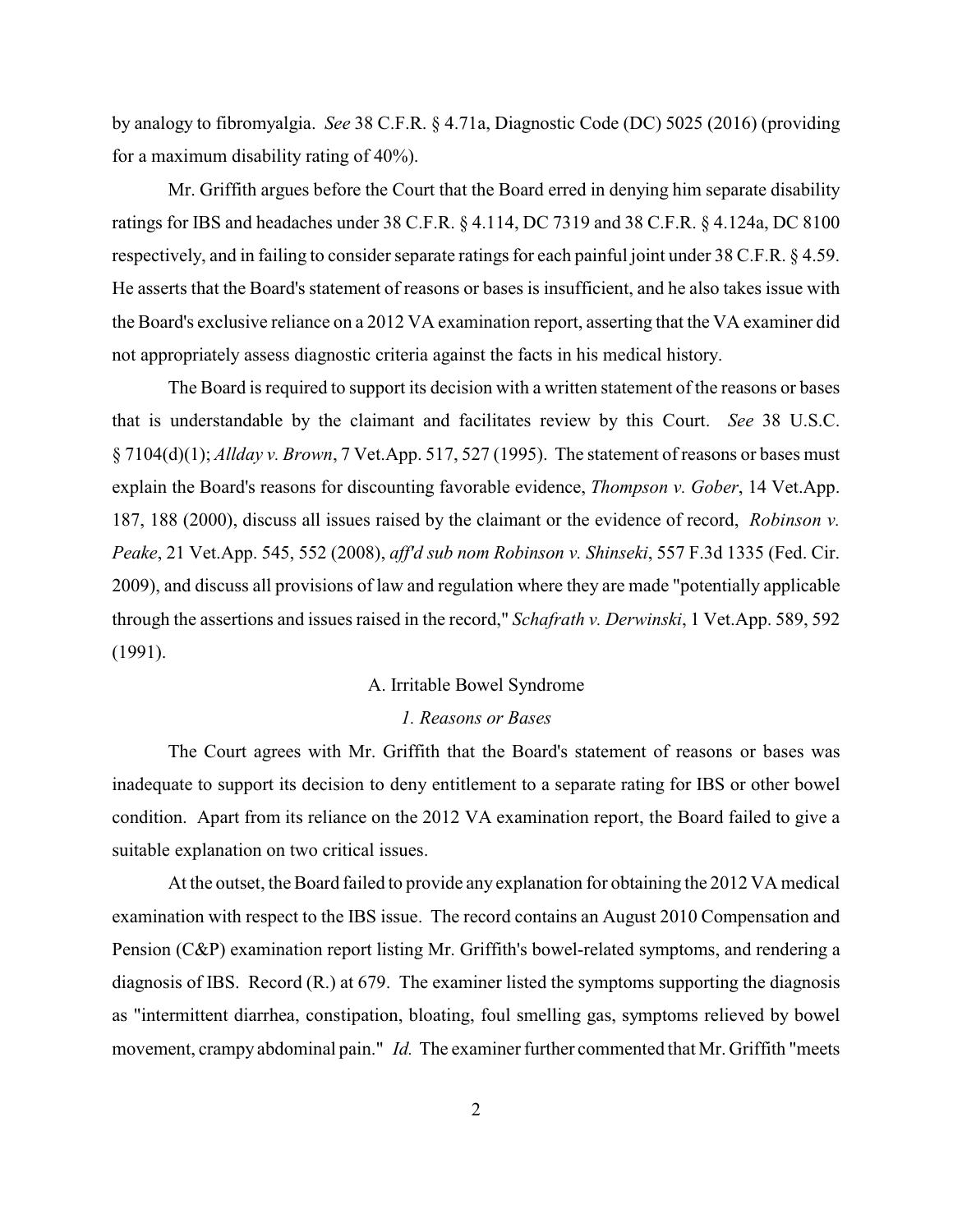the criteria for IBS," noting two previous medical notes in support of that conclusion. *Id.* Later in the report, the examiner stated:

I conclude, after a review of medical records, taking a history, performing a physical examination and a review of medical literature the Veteran's IBS is at least as likely as not a result of Gulf War exposures. The Veteran meets the diagnostic criteria for [IBS] and there is documentation in the SMR [service medical record] where the veteran was treated for GI [gastrointestinal] complaints that is consistent with IBS.

#### R. at 680.

A previous 2012 Board decision did not find that this examination report was unsatisfactory in any way, merely noting that "no attempt to separately rate the [IBS] was made by the RO then or later." R. at 471-72. Nevertheless, the 2012 Board remanded the IBS condition, along with others, with instructions to "obtain a more current and comprehensive examination." R.at 472. In the decision here on appeal, the Board characterized all previous diagnoses of IBS as "not supported by a rationale." R. at 35. Based on a review of the August 2010 examination report, the Court finds that this Board determination was clearly erroneous as it applies to that report.

Ordinarily, it is left to the Secretary's discretion as to how much development is necessary in a given case. *See Shoffner v. Principi*, 16 Vet.App. 208, 213 (2002). Nevertheless, "[b]ecause it would not be permissible for VA to undertake . . . additional development if [the] purpose was to obtain evidence against an appellant's case, VA must provide an adequate statement of reasons or bases for its decision to pursue further development where such development reasonably could be construed as obtaining additional evidence for that purpose." *Mariano v. Principi*, 17 Vet.App. 305, 312 (2003); *see also Douglas v. Shinseki*, 23 Vet.App. 19, 26 (2009) ("[T]he duty to gather evidence sufficient to render a decision is not a license to continue gathering evidence in the hopes of finding evidence against the claim"). The evidentiary posture after the August 2010 C&P examination report calls for an explanation of the Board's decision to undertake further development with respect to the IBS issue and neither the 2012 Board decision nor the Board decision here on appeal provides such an explanation.

Furthermore, the Court agrees with Mr. Griffith that the Board should have explained why his bowel symptoms should not be rated by analogy to DC 7319 or another DC associated with the digestive system. *See Yancy v. McDonald*, 27 Vet.App. 484, 493 (2016). While the 2012 VA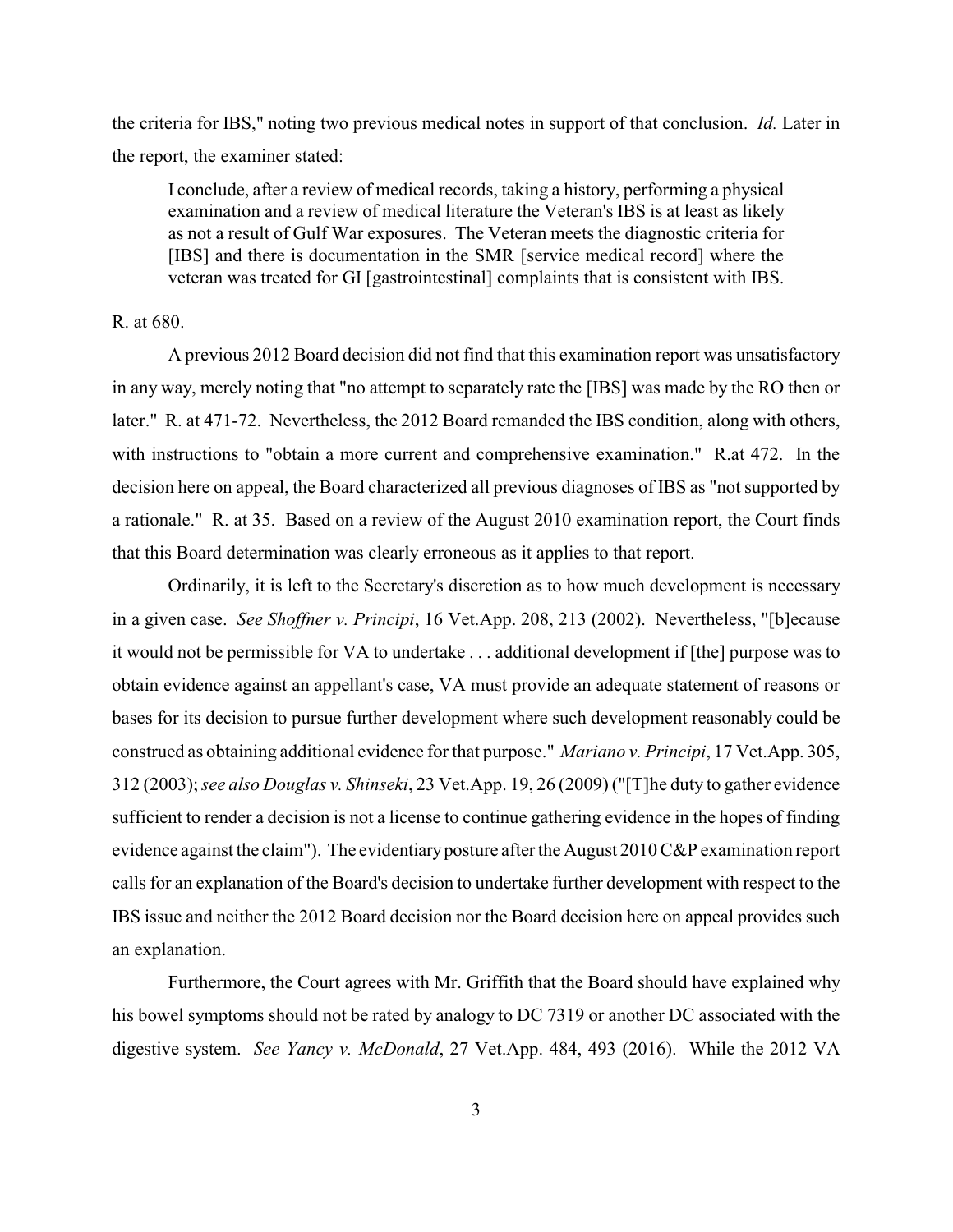examiner rejected previous diagnoses of IBS, he nevertheless diagnosed "functional bowel dysfunction," an unlisted condition. R. at 420. The 2012 VA examiner did not address the issue of nexus with service for this condition. Thus, the August 2010 examiner's conclusion that Mr. Griffith's bowel symptoms are service connected is uncontroverted in the record.

In his response to this point, the Secretary asserts:

Given that these [bowel] symptoms did not support IBS, there would be no benefit to Appellant in a remand for the Board to address whether Appellant's symptoms of functional bowel dysfunction could be rated by analogy to a condition which the Board and the highly probative medical evidence of record concluded the Appellant did not have.

Secretary's Brief (Br.) at 14. It would seem that the Secretary is arguing that an unlisted condition cannot be rated by analogy to a condition that a veteran does not have. Rating an unlisted condition by analogy to listed conditions, however, is the essence of rating by analogy. *See* 38 C.F.R. § 4.20 (2016). In sum, the Board did not discuss whether Mr. Griffith's unlisted condition might be rated by analogy to DC 7319, or any other DC related to bowel disorders, and its failure to do so renders its statement of reasons or bases inadequate, requiring remand. *See Yancy*, 27 Vet.App. at 493.

### *2. Adequacy of 2012 VA Examination*

In the decision here on appeal, the Board found the 2012 VA examination report to be "highly probative because it provided a detailed rationale that is consistent with the record." R. at 35. The Court agrees with the former premise, but has questions with regard to the latter.

The examiner made a commendable effort to explain his reasoning, offering detailed diagnostic criteria and supplying references to medical literature. Nevertheless, an examiner's analysis must be based on a correct view of the factual basis for an opinion, that is, the test results, observations made during examination, and the medical history. The examiner noted that no tests were made with respect to the IBS analysis. R. at 425. Thus, the medical assessments made in the 2012 VA examination depend largely on the medical history, augmented by any observations made during examination. "Thus, the Secretary, when he undertakes to provide a medical examination or obtain a medical opinion, must ensure that the examiner providing the report or opinion is fully cognizant of the claimant's past medical history." *Nieves-Rodriguez v. Peake*, 22 Vet.App. 295, 301 (2008).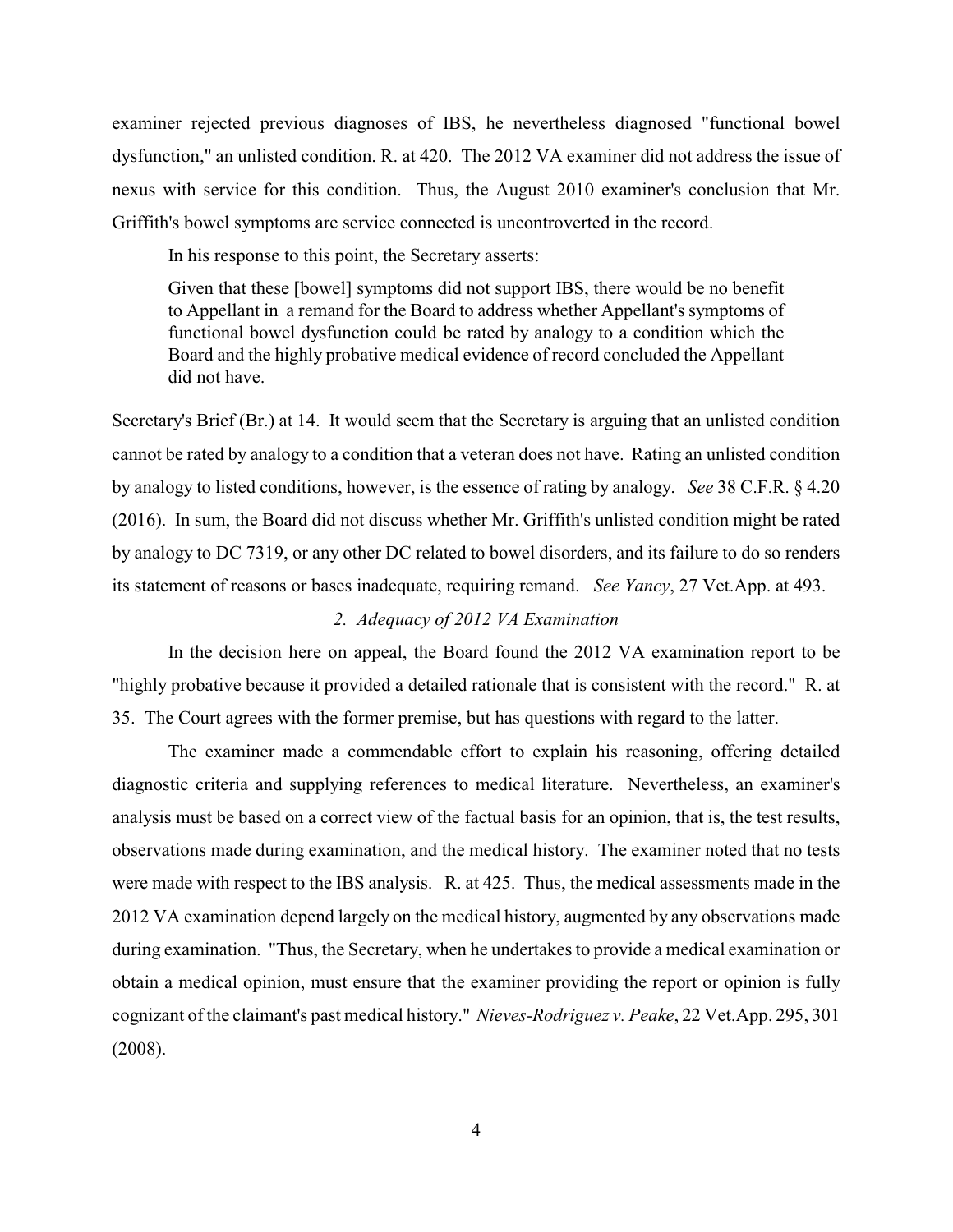Although there is no requirement that an examiner comment on every favorable piece of evidence in a claims file, *Monzingo v. Shinseki*, 26 Vet.App. 97, 105 (2012), the examiner's report raises questions whether he fulfilled the fundamental requirement to consider Mr. Griffith's medical history. *See Green v. Derwinski*, 1 Vet.App. 121, 124 (1991). While the examiner indicated that he had reviewed the claims file (R. at 385), he included a more limited list of the documents he presumably viewed as constituting pertinent medical history. R. at 391. *See Nieves-Rodriguez*, 22 Vet.App. at 304 (a recitation of the medical information on which a medical opinion is based may aid the Board's evaluation of the sufficiency of the opinion). In this list, the examiner acknowledged the August 2010 VA examination only insofar as it recorded no current symptoms or residuals of West Nile virus, failing to mention the IBS diagnosis in that examination report. *Id*. The list does not include the March 2006 and April 2007 VA reports referenced in the August 2010 report as supporting the diagnosis of IBS. Several other medical reports that deal with bowel symptoms and IBS are not listed. The examiner failed to indicate that Mr. Griffith *had ever* (previously) *been diagnosed* with IBS. R. at 420. He also did not indicate that Mr. Griffith had experienced any signs or symptoms of diarrhea, or alternating episodes of constipation and diarrhea (R. at 422), when the record is replete with complaints of both. *See* R. at 255, 361, 660, 679, 1957, 2158, 2363, 3218.

The Board emphasized the examiner's use of diagnostic criteria in finding that examination to be highly probative. *See* R. at 35. The Court agrees with Mr. Griffith, however, that the examiner provided a list of criteria without adequately discussing his symptoms relative to those criteria. *See* Appellant's Br. at 15.

The examiner first referred to the Manning criteria, a list of six diagnostic criteria for IBS: (1) Pain relieved with defecation; (2) more frequent stools at onset of pain; (3) looser stools at onset of pain; (4) visible abdominal distention; (5) passage of mucus; and (6) sensation of incomplete evacuation. R. at 421. The examiner stated that "the likelihood of [IBS] is proportional to the number of Manning criteria that are present." *Id.* The examiner then recorded "0 positive–low probability." *Id.* The Court notes, however, that the medical history includes records that, on their face, seem to pertain to at least three of these Manning criteria. *See* R. at 22 (Board recognition of reported relief with defecation), 679 (relief with defecation), 660 (passage of mucus and sensation of incomplete evacuation). The examiner did not offer any medical explanation why he did not regard these records as establishing those Manning criteria.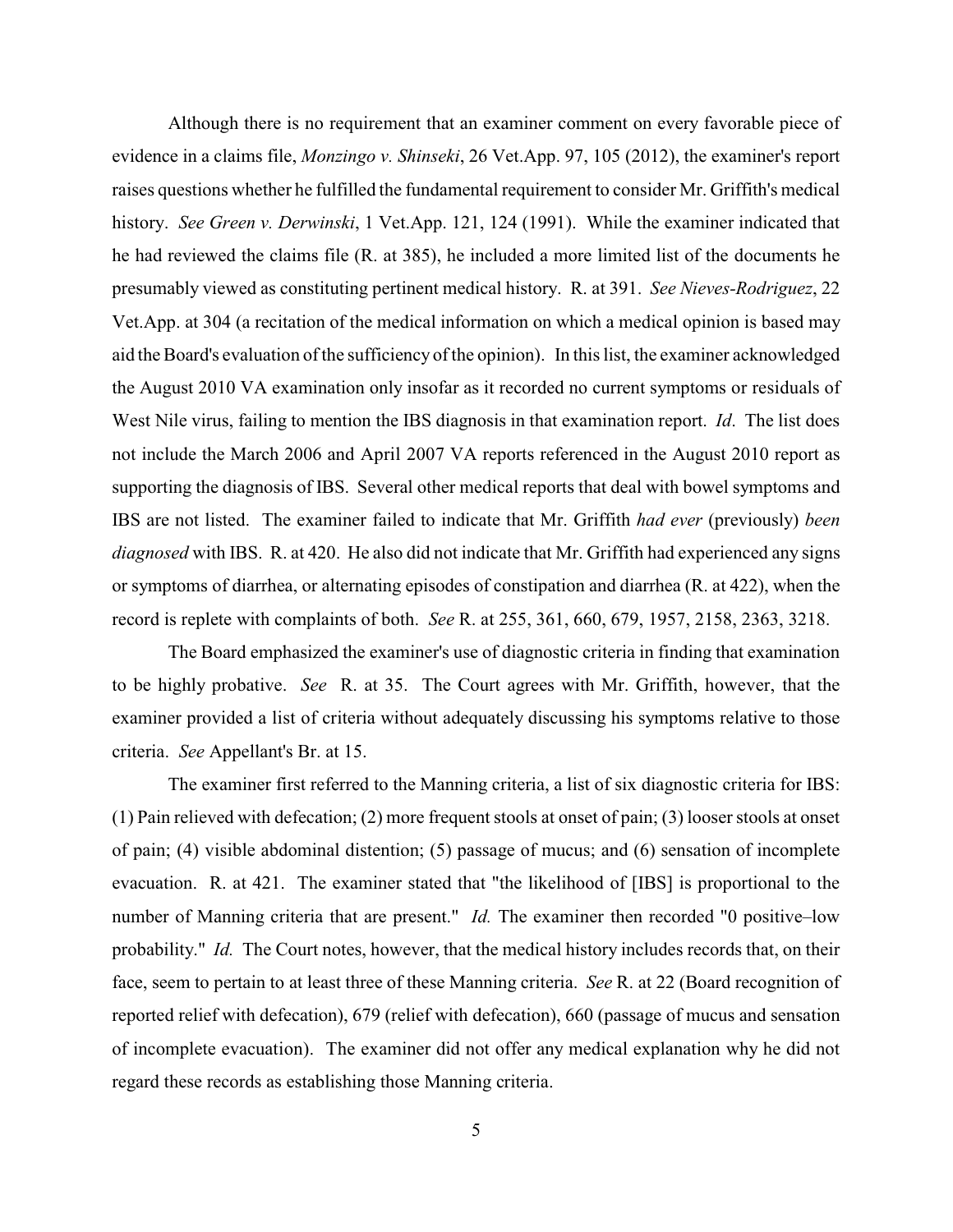The examiner also invoked another set of diagnostic tools, the Rehm III criteria. The examiner stated that these criteria require recurrent abdominal pain or discomfort at least 3 days per month for a period of 3 months *plus* 2 or more of the following: (1) Improvement with defecation; (2) onset associated with a change in frequency of stools; or (3) onset associated with a change in form (appearance) of stool. R. at 421. The examiner further explained that these criteria must be fulfilled for the previous 3 months, with onset at least 6 months prior to diagnosis. *Id*. These requirements appear to call for a 3-month study of a patient's symptoms during a period of active symptoms. In this instance, however, the examiner concluded his discussion of the Rehm criteria by stating "not diagnostic of IBS," without further elaboration. R. at 422. It is not at all clear how the examiner made this assessment on the basis of a 1-day examination and Mr. Griffith's medical history. Furthermore, the examiner did not evaluate the medical history of previous diagnoses to determine whether they would have satisfied the Rehm criteria.

Thus, the record raises questions with regard to both the examiner's command of the facts in the medical history and his application of those facts to the chosen diagnostic criteria. *See Nieves-Rodriguez*, 22 Vet.App. at 302 (Board must assure not only that an examiner is qualified, and employing reliable medical principles, but also that those principles have been reliably applied to the facts of the case). Furthermore, the examiner must include an explanation of how he reached his conclusions given the facts of the matter and the principles and methods applied. *Id.* at 304. Here, the examiner's explanation breaks down at the point of application of the facts to the diagnostic criteria.

Thus, the Court concludes that the Board erred in its reliance on the 2012 VA medical examination. This error also counsels a remand. *Ardison v. Brown*, 6 Vet.App. 405, 407 (1994).

# B. Migraine Headaches

The Board denied a compensable rating for Mr. Griffith's headaches, finding that the headaches occured less than once every 2 months. *See* 38 C.F.R. § 4.124a, DC 8100 (requiring "characteristic prostrating attacks averaging one in two months" for a minimumcompensable rating). The Board defined "prostrating" as productive of "extreme exhaustion or powerlessness." R. at 35 (quoting DORLAND'S ILLUSTRATEDMEDICALDICTIONARY 1531 (32d ed. 2012)). The Board further found that a prostrating headache is one that "would impair occupational functioning if it occurred on a workday," and limited its consideration of headaches reported in the record evidence to those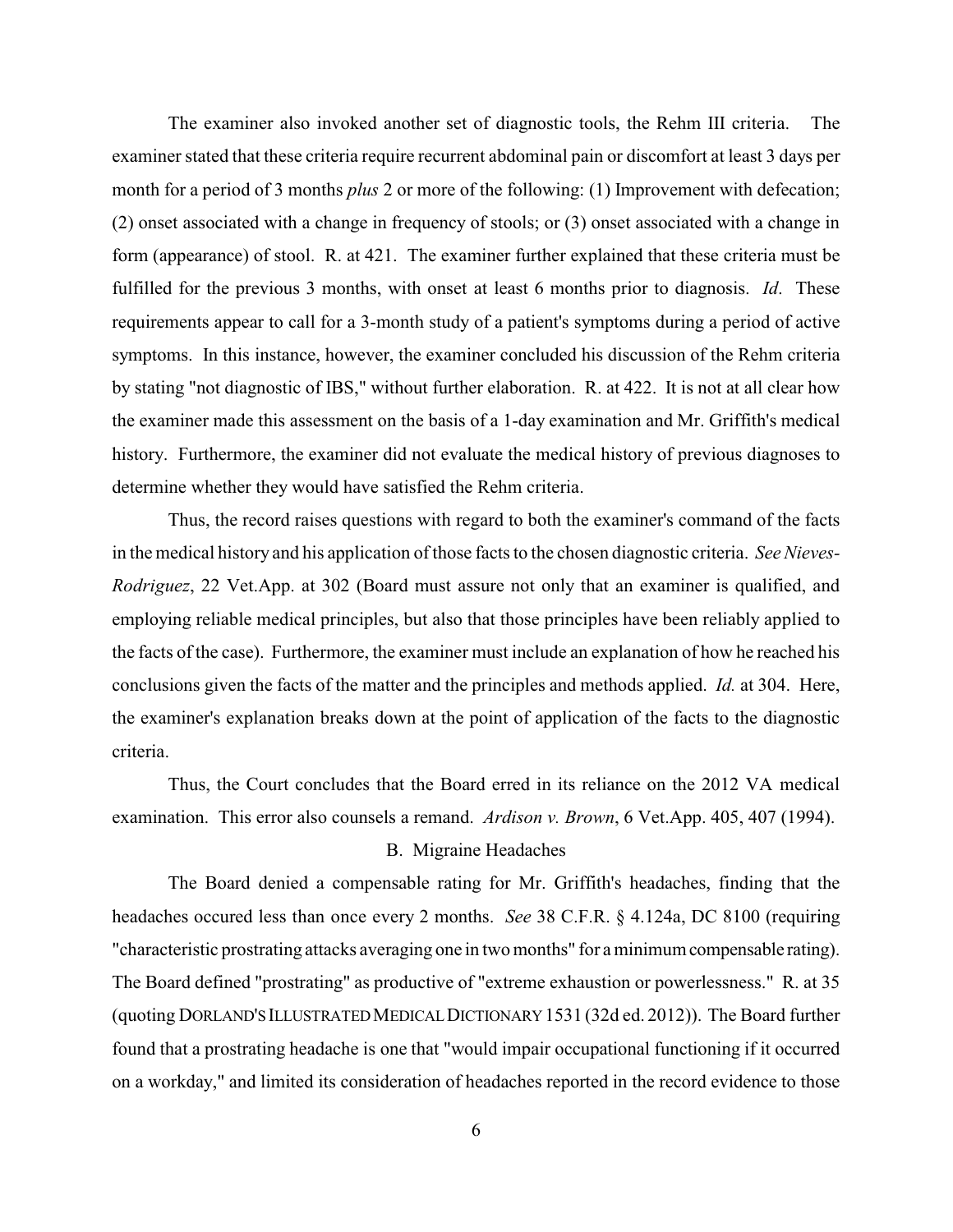that caused Mr. Griffith to miss work. R. at 36*.* Finding no record evidence of headaches preventing Mr. Griffith from reporting for work more than once every 2 months, the Board denied a separate rating for headaches.

Mr. Griffith argues that the Board erred in adopting this working definition of "prostrating," noting that this requirement is not found in the rating criteria. He points out that a headache need not prevent him from reporting to work in order to "impair occupational functioning." Appellant's Br. at 23. The Secretary counters that the Board's reasoning is a logical progression from the definition of "prostrating." Secretary's Br. at 19.

The Court need not resolve this definitional dispute, because the Court agrees with Mr. Griffith that the Board erred in failing to consider a statement in a medical document that affects the analysis under its own definition. It is undisputed in the record that Mr. Griffith takes a drug known as butalbital for his headaches, at a frequency varying from 2 per month to 2 per week. R. at 3574. In an addendum to earlier medical notes, a VA examiner opined that "if [Mr. Griffith] takes butalbital for a headache it is a headache severe enough to cause him to stop work." R. at 3579.

This Court has held that the Board errs when it denies entitlement to a higher disability rating based on the ameliorative effects of medication when the rating criteria does not provide for such consideration. *Jones (David) v. Shinseki*, 26 Vet.App. 56, 63 (2012). The above-cited medical evidence indicates that the Board may be doing just that, albeit *sub silentio*. According to a VA examiner, Mr. Griffith would be experiencing headaches of sufficient severity to miss work at a frequency in excess of that required for a compensable rating under or by analogy to DC 8100, *but for* the ameliorative effects of butalbital. Thus, under its own criteria, the Board was required to address this evidence, which it did not do.

### C.Painful Joints

Mr. Griffith argues that the Board erred in failing to consider whether he was entitled to a minimum compensable disability rating for each painful joint. *See* 38 C.F.R. § 4.59 (2016). The Secretary responds that the Board was not required to consider that regulation because there was no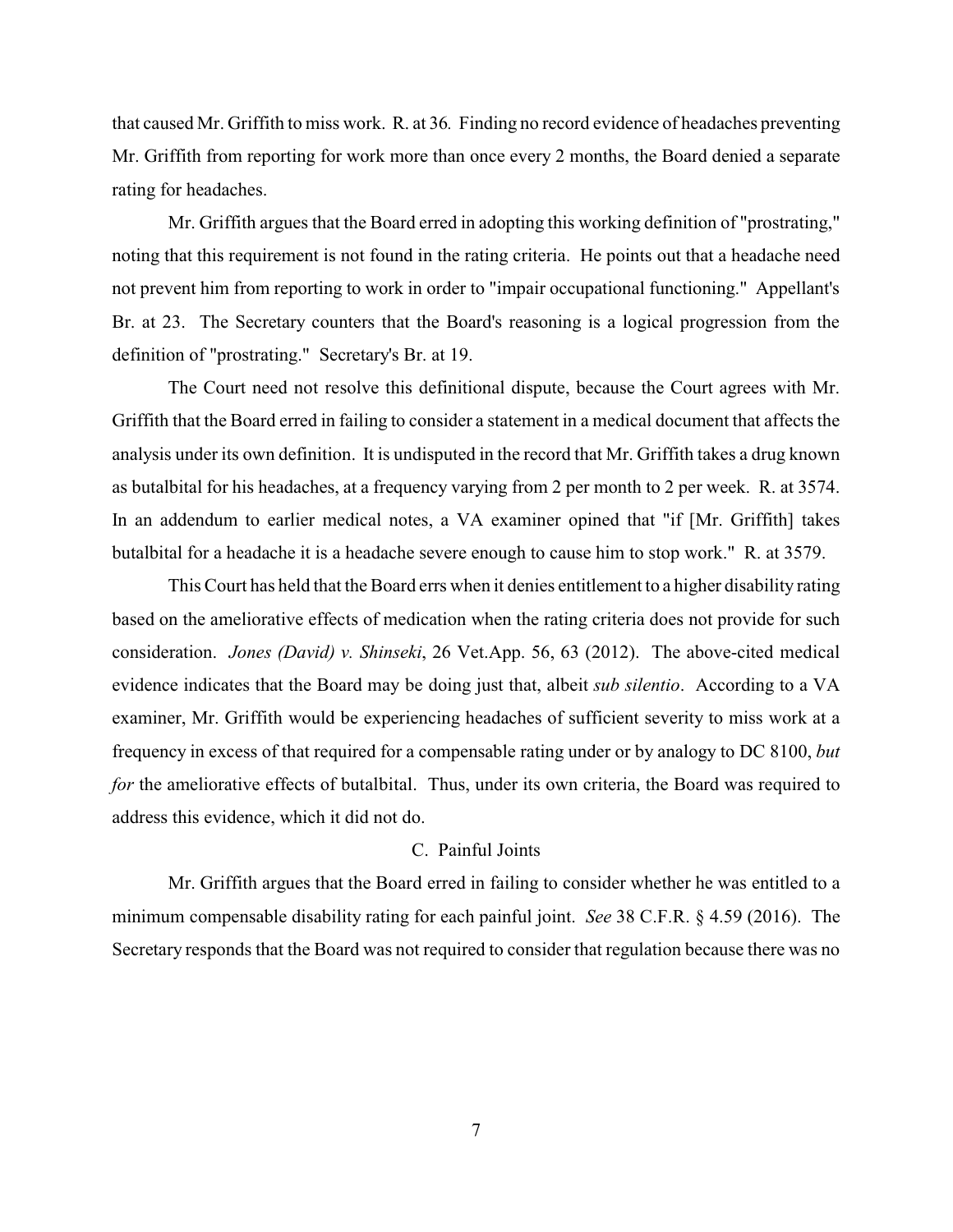"objective evidence of pain upon movement."<sup>2</sup> Secretary's Br. at 21. The Secretary cites *Pettiti*, *supra* n.2, in support of this argument.

As the *Pettiti* Court explained, however, "[o]bservations from a lay person who witnesses a veteran's painful motion satisfies the requirement of objective and independent verification of a veteran's painful motion." 27 Vet.App. at 427. In this instance, the record contains independent lay evidence confirming Mr. Griffith's description of his joint pains. As the Board noted, his joint pain was observed by both his coworkers (R. at 12), and his wife (R. at 19). The Board made no credibility finding with respect to these lay statements, and therefore the Court must treat them as both competent and probative. *See Fortuck v. Principi*, 17 Vet.App. 173, 179 (2003) (it is incumbent on the Board to "analyze the credibility and probative value of the [material] evidence . . . and provide reasons for its rejection of any material evidence favorable to the claimant").

Therefore, the Board was required to consider ratingMr. Griffith's joint pain under 38 C.F.R. § 4.59 and DC 5002; its failure to do so also requires remand. *See Robinson*, 21 Vet.App. at 552 (Board is required to consider all issues raised either by the claimant or by the evidence of record); *Schafrath v. Derwinski*, 1 Vet.App. at 592.

For the foregoing reasons, the Court will set aside the Board's January 2015 decision and remand the matter for further proceedings. *See Tucker v. West*, 11 Vet.App. 369, 374 (1998) (remand is appropriate "where the Board has incorrectly applied the law, failed to provide an adequate statement of reasons or bases for its determinations, or where the record is otherwise inadequate"). In pursuing his claim on remand, Mr. Griffith will be free to submit additional argument and evidence as to the remanded matters, and the Board must consider any such evidence or argument submitted. *See Kay v. Principi*, 16 Vet.App. 529, 534 (2002).

#### **II. CONCLUSION**

On consideration of the foregoing, the Court SETS ASIDE the Board's January 29, 2015, decision and REMANDS the matter for further proceedings consistent with this decision.

<sup>&</sup>lt;sup>2</sup> Because the minimum disabilities described in 38 C.F.R.  $\S$  4.59 are rated under DC 5002, which requires "objective confirmation" of satisfactory evidence of painful motion, the Secretary is correct that objective evidence is required. *Pettiti v. McDonald*, 27 Vet.App. 415, 427 (2015).